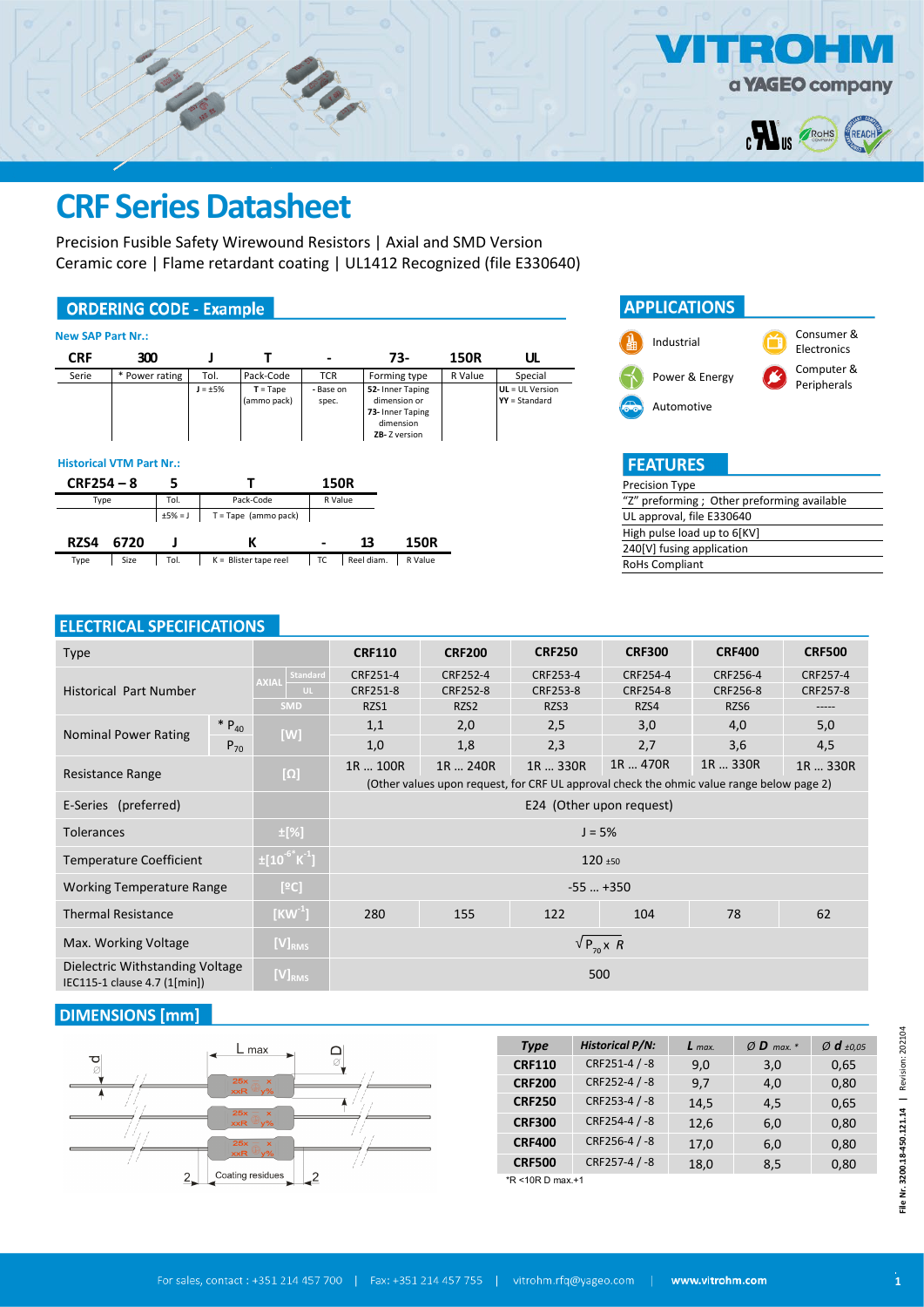

#### **PERFORMANCE DATA**

| Type                                                                                                     |                          | <b>CRF110</b>                       | <b>CRF200</b> | <b>CRF250</b>             | <b>CRF300</b>    | <b>CRF400</b> | <b>CRF500</b> |  |  |  |  |  |
|----------------------------------------------------------------------------------------------------------|--------------------------|-------------------------------------|---------------|---------------------------|------------------|---------------|---------------|--|--|--|--|--|
|                                                                                                          | Standard<br><b>AXIAL</b> | CRF251-4                            | CRF252-4      | CRF253-4                  | CRF254-4         | CRF256-4      | CRF257-4      |  |  |  |  |  |
| <b>Historical Part</b><br>Number                                                                         | UL.                      | CRF251-8                            | CRF252-8      | CRF253-8                  | CRF254-8         | CRF256-8      | CRF257-8      |  |  |  |  |  |
|                                                                                                          | <b>SMD</b>               | RZS1                                | RZS2          | RZS3                      | RZS4             | RZS6          | -----         |  |  |  |  |  |
| <b>Derating Linear</b>                                                                                   | [°C]                     |                                     | 70350 (0W)    |                           |                  |               |               |  |  |  |  |  |
| <b>Climatic Category</b>                                                                                 |                          |                                     |               |                           | 55/350/56        |               |               |  |  |  |  |  |
| <b>Failure Rate</b><br>(Total, $\theta$ <sub>o</sub> , max, 60[%] cont.<br>$lev.$ )                      | $[10^{9} h^1]$           |                                     |               | appr. 10 depends on value |                  |               |               |  |  |  |  |  |
| Endurance<br>IEC60115-1 clause 4.25<br>(P <sub>70</sub> @ 70[°C], 1000[h])                               | $\pm$ [%]                |                                     |               |                           | 5,0              |               |               |  |  |  |  |  |
| Damp Heat, Steady<br><b>State</b><br>IEC60115-1 clause 4.24<br>$(40[^{\circ}C], 93[% r.h.], 56[d])$      | $\pm$ [%]                |                                     |               |                           | 5,0              |               |               |  |  |  |  |  |
| <b>Climatic Sequence</b><br>IEC60115-1 clause 4.23<br>$(260\pm 5[°C], 10\pm 1[s])$                       | $\pm$ [%]                |                                     |               |                           | 2,0              |               |               |  |  |  |  |  |
| Resistance to<br><b>Soldering Heat</b><br>IEC60115-1 clause 4.18<br>$(260^{\pm 5} [°C], 10^{\pm 1} [s])$ | $\pm$ [%]                |                                     |               | 1,0                       |                  |               |               |  |  |  |  |  |
| <b>Surge Test</b><br>IEC61000-4-5                                                                        | $\pm$ [%]                |                                     |               |                           | 2,0              |               |               |  |  |  |  |  |
| <b>Terminal Strength</b>                                                                                 | $\pm$ [%]                |                                     |               |                           | 0,2              |               |               |  |  |  |  |  |
| <b>Terminal Tensile</b><br>Strength                                                                      | $[N]$                    | 40<br>50                            |               |                           |                  |               |               |  |  |  |  |  |
| Solderability<br>IEC60068-2-20<br>$(245^{\pm 5} [$ <sup>2</sup> C] $3^{\pm 0.5} [s])$                    |                          | Solder bath method (> 95% coverage) |               |                           |                  |               |               |  |  |  |  |  |
| Marking<br>IEC60062                                                                                      |                          |                                     |               |                           | Printed in clear |               |               |  |  |  |  |  |

### **FUSE CHARACTERISTICS**

| New P/Nr. For UL |            | <b>CRF110</b> | <b>CRF200</b>    | <b>CRF250</b> | <b>CRF300</b> | <b>CRF400</b> | <b>CRF500</b> |
|------------------|------------|---------------|------------------|---------------|---------------|---------------|---------------|
| Historical P/N   | Axial      | CRF251-8      | CRF252-8         | CRF253-8      | CRF254-8      | CRF256-8      | CRF257-8      |
|                  | <b>SMD</b> | RZS1          | RZS <sub>2</sub> | RZS3          | RZS4          | RZS6          | -----         |
|                  | 230[V]     |               |                  | 10R  330R     | 10R  330R     | 10R  330R     |               |
|                  | 375[V]     | 1R  100R      | 1R  240R         |               |               |               | 1R  330R      |
| Resistance Range | 120[V]     |               |                  | 10R  90R      | 10R  90R      | 10R  90R      |               |
|                  | 170[V]     | 1R  100R      | 1R  240R         |               |               |               | 1R  330R      |

| New P/Nr. For Standard |       | <b>CRF110</b> | <b>CRF200</b> | <b>CRF250</b> | <b>CRF300</b> | <b>CRF400</b> | <b>CRF500</b> |
|------------------------|-------|---------------|---------------|---------------|---------------|---------------|---------------|
| Historical P/N         | Axial | CRF251-4      | CRF252-4      | CRF253-4      | CRF254-4      | CRF256-4      | CRF257-4      |
| Resistance Range       |       | $*1R$ 100R    | $*1R$ 240R    | $*$ 1R  330R  | $*1R$ 470R    | $*$ 1R  330R  | $*$ 1R  330R  |

Note: The special construction off resistance values >10R results in an immediate interruption (<1s, 200[ms] typical), when mains voltage (120/230[V]<sub>RMS</sub>) is applied. No flames, no explosion. After fusing, the resistance value Is 100K.

\* The interruption mechanism for resistance values <10R and resistance values >max. range is not clearly defined, also for other voltage. Need to be tested in the final application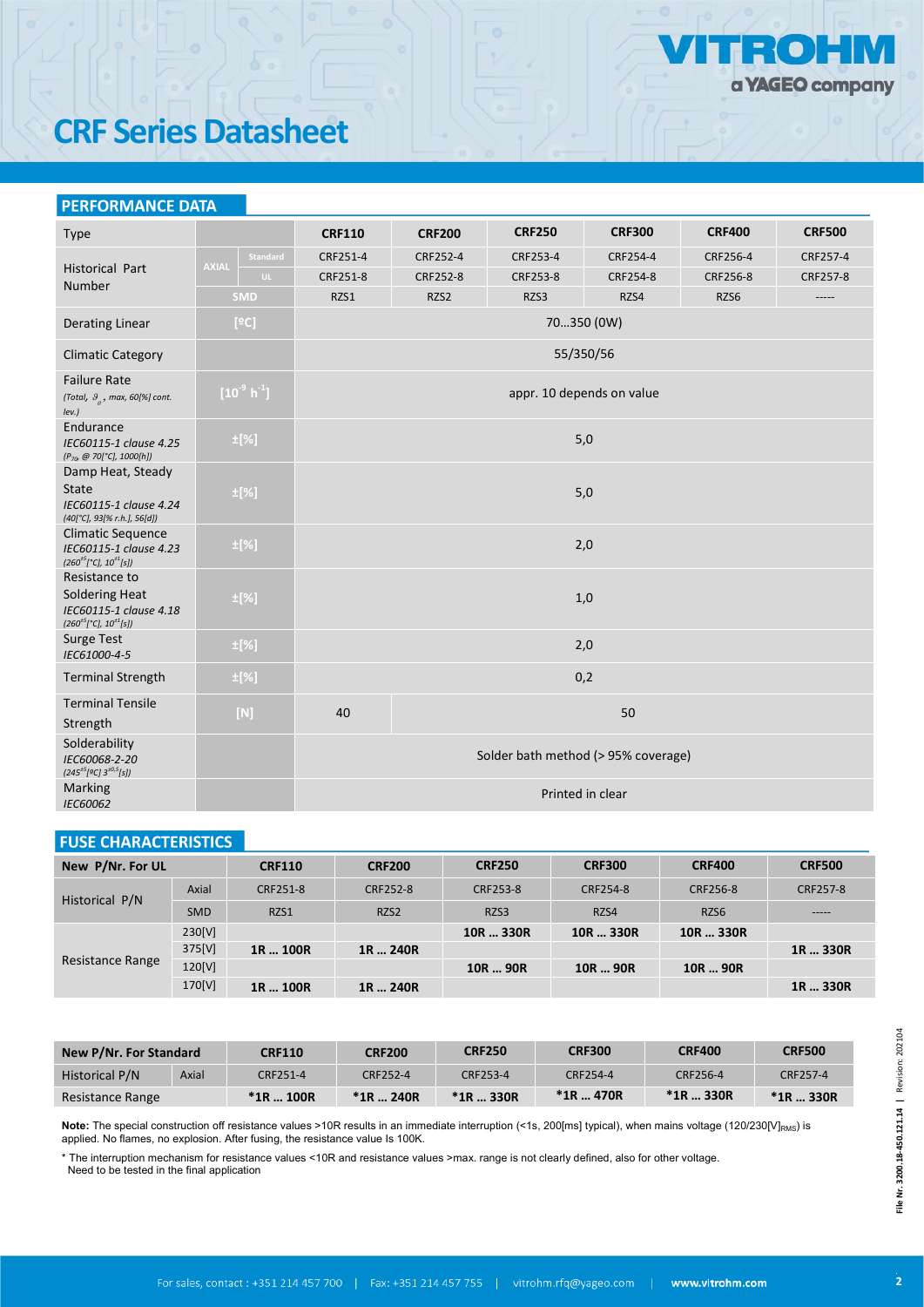



#### **PULSE PERFORMANCE**

Beside fusible, this resistor also acts as in-rush current limiting for normal operation.



**NOTE:** The voltage shown in the below table, is the net voltage across the resistor. The generator open voltage will be higher due to the generator's internal impedance (12[Ω]). Pulse shape – 10 pulses @ 20 [s] interval

ENERGY CAPABILITY GRAPH (Based on maximum wire temperature)







MAXIMUM CURRENT (Based on maximum wire temperature) 14.00 12,00 10.00 8,00 6,00  $4,00$ CRF400<br>CRF500 CRF250 <sup>2</sup>,00 <sup>2</sup> CRF300 CRF500  $0.00$ 1R<sub>0</sub> 180R **220R** 240R 330R  $2R<sub>0</sub>$  $10R$  $20R$  $47R$  100R<br>R-Value  $[\Omega]$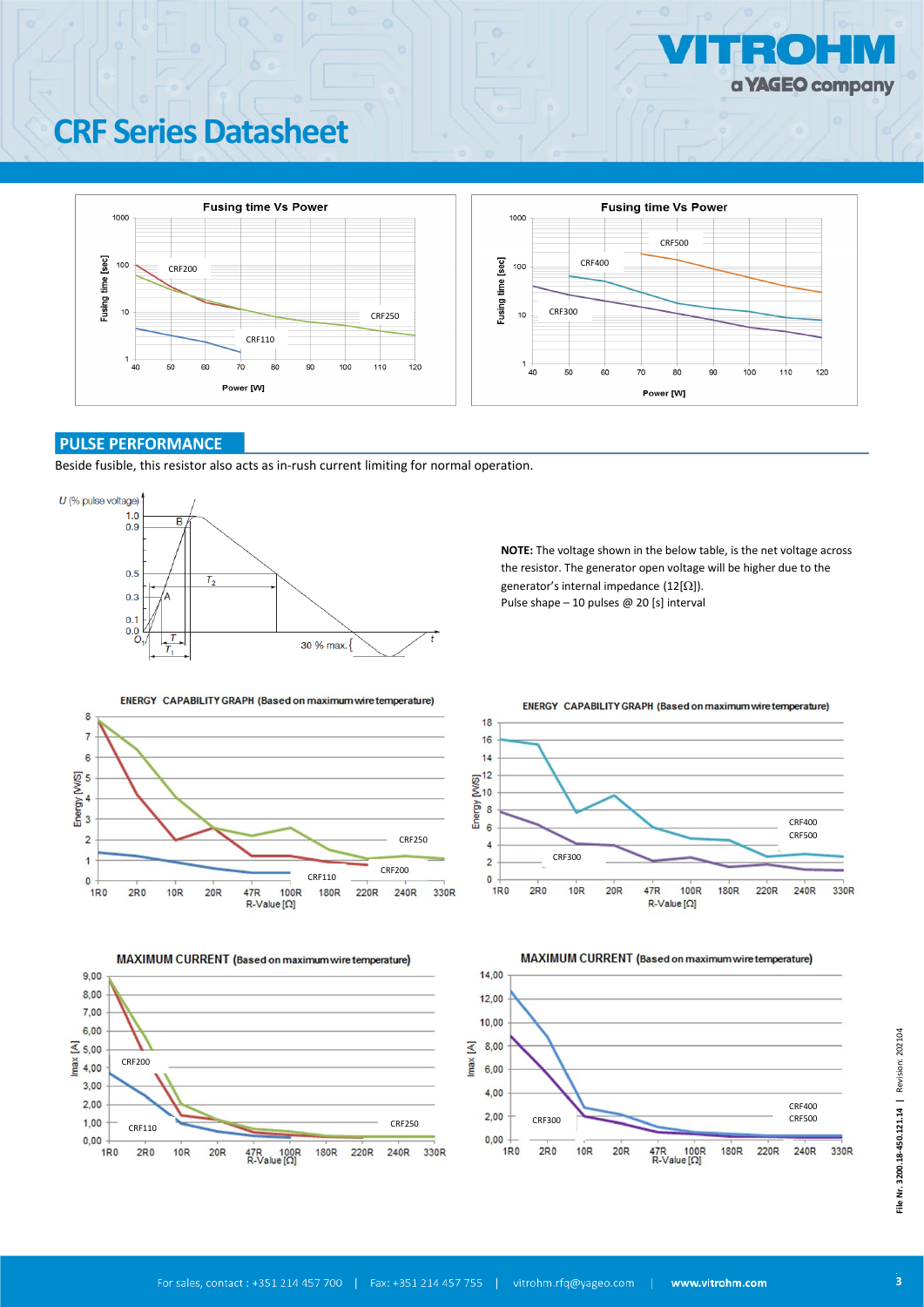



#### **PACKAGING**

The standard packaging for CRF in axial type is taped, dimensions below.



| <b>Type</b>   | <b>Historical</b><br>$P/N$ : | Pack Code   | <b>Pieces</b> | <b>Forming Type</b><br>(Inner Taping dim.) | A  | C  | S  |
|---------------|------------------------------|-------------|---------------|--------------------------------------------|----|----|----|
| <b>CRF110</b> | CRF251-4 / -8                |             | 1000          | $52 -$                                     | 52 | 65 | 5  |
| <b>CRF200</b> | CRF252-4 / -8                |             | 1000          |                                            | 52 | 65 | 5  |
| <b>CRF250</b> | CRF253-4 / -8                | $T = Taped$ | 1000          |                                            | 73 | 85 | 10 |
| <b>CRF300</b> | CRF254-4 / -8                | Ammo pack   | 1000          | $73-$                                      | 73 | 85 | 10 |
| <b>CRF400</b> | CRF256-4 / -8                |             | 1000          |                                            | 73 | 85 | 10 |
| <b>CRF500</b> | CRF257-4 / -8                |             | 500           |                                            | 73 | 85 | 10 |

#### **SMD LEAD CONFIGURATIONS**





SOLDER PAD



| <b>Type</b>   | <b>Historical</b><br>P/N | <b>Size</b> |                             | $L_1$ max. | $ØD$ max | $\varnothing$ d ±0,05 | E                          | Z max |    | a  | b  |
|---------------|--------------------------|-------------|-----------------------------|------------|----------|-----------------------|----------------------------|-------|----|----|----|
| <b>CRF110</b> | RZS1                     | 5315        | $13,4{\scriptstyle \pm0,5}$ | 9,0        | 3,0      | 0,65                  |                            | 7,0   | 10 |    |    |
| <b>CRF200</b> | RZS2                     | 5315        |                             | 9,7        | 4,0      | 0,80                  |                            |       |    |    |    |
| <b>CRF250</b> | RZS3                     | 6720        | $17,0+1,0$                  | 14,5       | 4,5      | 0,65                  | $5,0{\scriptstyle \pm0,5}$ | 7,5   | 14 | 10 | 10 |
| <b>CRF300</b> | RZS4                     | 6720        |                             | 12,6       | 6,0      | 0,80                  |                            |       |    |    |    |
| <b>CRF400</b> | RZS6                     | 8424        | $20,9{\pm}1,0$              | 17,0       | 6,0      | 0,80                  |                            | 8,0   | 16 |    |    |